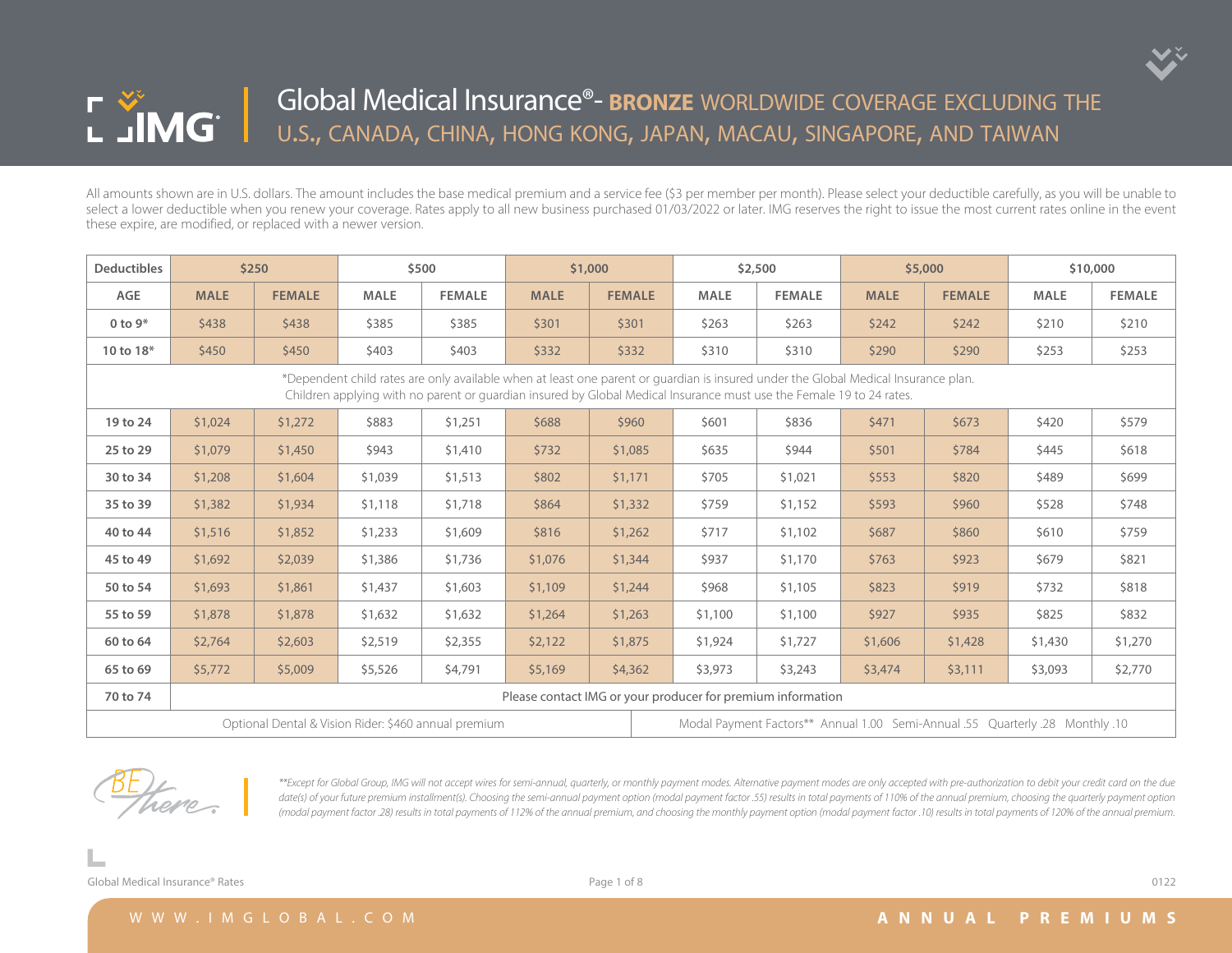

## L JMG | Global Medical Insurance<sup>®</sup>- **BRONZE** WORLDWIDE COVERAGE

All amounts shown are in U.S. dollars. The amount includes the base medical premium and a service fee (\$3 per member per month). Please select your deductible carefully, as you will be unable to select a lower deductible when you renew your coverage. Rates apply to all new business purchased 01/03/2022 or later. IMG reserves the right to issue the most current rates online in the event these expire, are modified, or replaced with a newer version.

| <b>Deductibles</b> |                                                                                                                                                                                                                                                            | \$250         |                                                      | \$500         |             | \$1,000                                                     |                                                                               | \$2,500       |             | \$5,000       | \$10,000    |               |  |  |  |
|--------------------|------------------------------------------------------------------------------------------------------------------------------------------------------------------------------------------------------------------------------------------------------------|---------------|------------------------------------------------------|---------------|-------------|-------------------------------------------------------------|-------------------------------------------------------------------------------|---------------|-------------|---------------|-------------|---------------|--|--|--|
| <b>AGE</b>         | <b>MALE</b>                                                                                                                                                                                                                                                | <b>FEMALE</b> | <b>MALE</b>                                          | <b>FEMALE</b> | <b>MALE</b> | <b>FEMALE</b>                                               | <b>MALE</b>                                                                   | <b>FEMALE</b> | <b>MALE</b> | <b>FEMALE</b> | <b>MALE</b> | <b>FEMALE</b> |  |  |  |
| 0 to $9*$          | \$589                                                                                                                                                                                                                                                      | \$589         | \$511                                                | \$511         | \$399       | \$399                                                       | \$350                                                                         | \$350         | \$319       | \$319         | \$284       | \$284         |  |  |  |
| 10 to 18*          | \$601                                                                                                                                                                                                                                                      | \$601         | \$536                                                | \$536         | \$443       | \$443                                                       | \$410                                                                         | \$410         | \$386       | \$386         | \$342       | \$342         |  |  |  |
|                    | *Dependent child rates are only available when at least one parent or quardian is insured under the Global Medical Insurance plan.<br>Children applying with no parent or guardian insured by Global Medical Insurance must use the Female 19 to 24 rates. |               |                                                      |               |             |                                                             |                                                                               |               |             |               |             |               |  |  |  |
| 19 to 24           | \$1,363                                                                                                                                                                                                                                                    | \$1,697       | \$1,179                                              | \$1,672       | \$919       | \$1,283                                                     | \$798                                                                         | \$1,116       | \$630       | \$896         | \$557       | \$772         |  |  |  |
| 25 to 29           | \$1,437                                                                                                                                                                                                                                                    | \$1,934       | \$1,252                                              | \$1,879       | \$977       | \$1,448                                                     | \$852                                                                         | \$1,257       | \$668       | \$1,045       | \$593       | \$823         |  |  |  |
| 30 to 34           | \$1,609                                                                                                                                                                                                                                                    | \$2,140       | \$1,384                                              | \$2,015       | \$1,074     | \$1,560                                                     | \$942                                                                         | \$1,363       | \$737       | \$1,093       | \$655       | \$930         |  |  |  |
| 35 to 39           | \$1,838                                                                                                                                                                                                                                                    | \$2,577       | \$1,488                                              | \$2,286       | \$1,154     | \$1,775                                                     | \$1,012                                                                       | \$1,535       | \$789       | \$1,277       | \$705       | \$998         |  |  |  |
| 40 to 44           | \$2,025                                                                                                                                                                                                                                                    | \$2,466       | \$1,645                                              | \$2,144       | \$1,091     | \$1,681                                                     | \$956                                                                         | \$1,469       | \$916       | \$1,139       | \$811       | \$1,015       |  |  |  |
| 45 to 49           | \$2,256                                                                                                                                                                                                                                                    | \$2,718       | \$1,852                                              | \$2,313       | \$1,431     | \$1,789                                                     | \$1,249                                                                       | \$1,558       | \$1,019     | \$1,230       | \$907       | \$1,095       |  |  |  |
| 50 to 54           | \$2,257                                                                                                                                                                                                                                                    | \$2,481       | \$1,914                                              | \$2,139       | \$1,479     | \$1,659                                                     | \$1,289                                                                       | \$1,476       | \$1,098     | \$1,222       | \$976       | \$1,090       |  |  |  |
| 55 to 59           | \$2,504                                                                                                                                                                                                                                                    | \$2,504       | \$2,178                                              | \$2,178       | \$1,684     | \$1,682                                                     | \$1,469                                                                       | \$1,469       | \$1,237     | \$1,246       | \$1,099     | \$1,110       |  |  |  |
| 60 to 64           | \$3,686                                                                                                                                                                                                                                                    | \$3,467       | \$3,356                                              | \$3,142       | \$2,832     | \$2,384                                                     | \$2,564                                                                       | \$2,300       | \$2,143     | \$1,902       | \$1,906     | \$1,693       |  |  |  |
| 65 to 69           | \$7,698                                                                                                                                                                                                                                                    | \$6,677       | \$7,367                                              | \$6,387       | \$6,891     | \$5,815                                                     | \$5,297                                                                       | \$4,324       | \$4,633     | \$4,147       | \$4,122     | \$3,692       |  |  |  |
| 70 to 74           |                                                                                                                                                                                                                                                            |               |                                                      |               |             | Please contact IMG or your producer for premium information |                                                                               |               |             |               |             |               |  |  |  |
|                    |                                                                                                                                                                                                                                                            |               | Optional Dental & Vision Rider: \$570 annual premium |               |             |                                                             | Modal Payment Factors** Annual 1.00 Semi-Annual .55 Quarterly .28 Monthly .10 |               |             |               |             |               |  |  |  |



*\*\*Except for Global Group, IMG will not accept wires for semi-annual, quarterly, or monthly payment modes. Alternative payment modes are only accepted with pre-authorization to debit your credit card on the due*  date(s) of your future premium installment(s). Choosing the semi-annual payment option (modal payment factor .55) results in total payments of 110% of the annual premium, choosing the quarterly payment option *(modal payment factor .28) results in total payments of 112% of the annual premium, and choosing the monthly payment option (modal payment factor .10) results in total payments of 120% of the annual premium.*

Global Medical Insurance® Rates **Department Controllering Controllering Controllering Controllering Controllering Controllering Controllering Controllering Controllering Controllering Controllering Controllering Controller**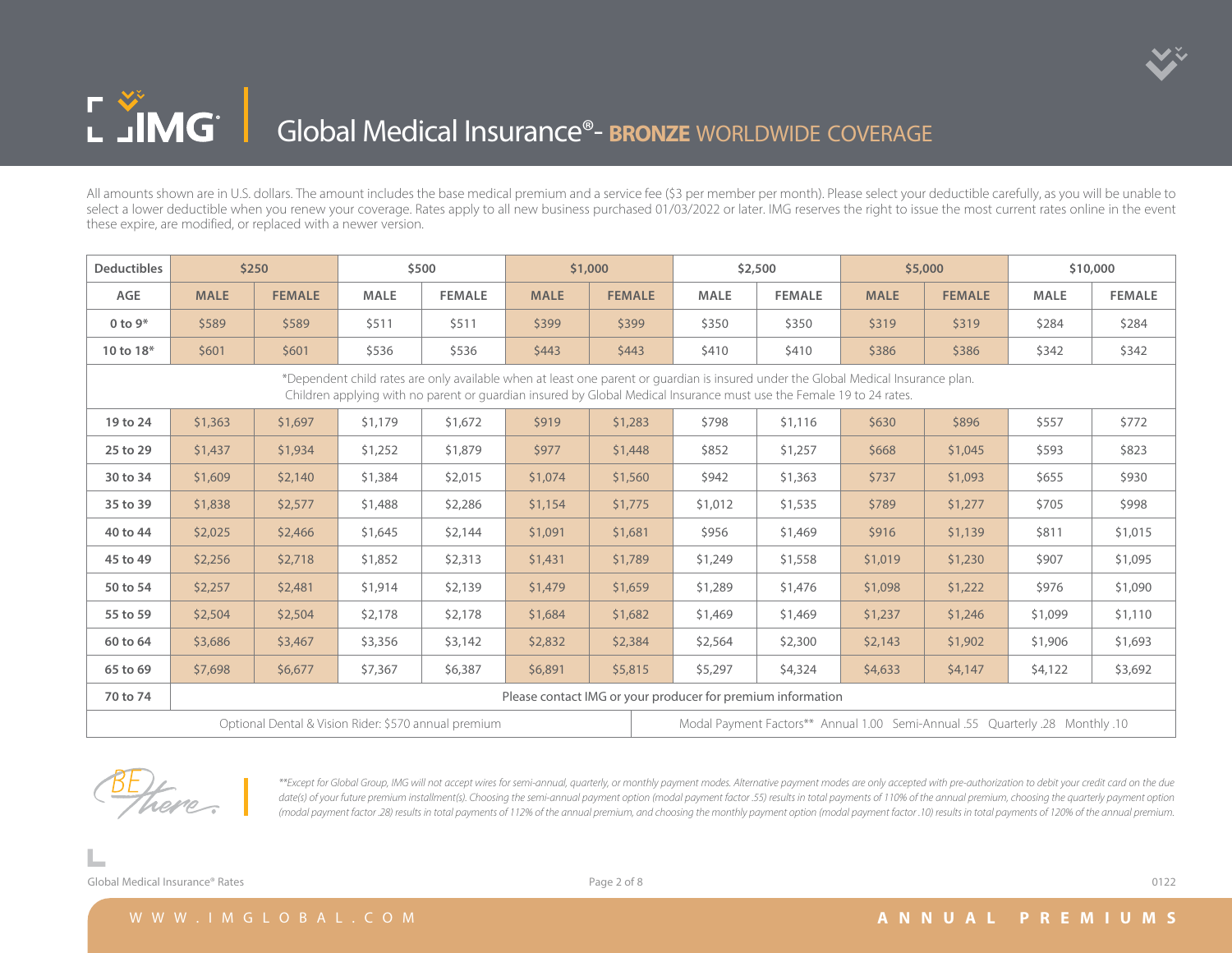

| <b>Deductibles</b> |             | \$250         |             | \$500                                                                                                                                                                                                                                                      |             | \$1,000       |                                                                               | \$2,500       |             | \$5,000       |             | \$10,000      |  |  |
|--------------------|-------------|---------------|-------------|------------------------------------------------------------------------------------------------------------------------------------------------------------------------------------------------------------------------------------------------------------|-------------|---------------|-------------------------------------------------------------------------------|---------------|-------------|---------------|-------------|---------------|--|--|
| AGE                | <b>MALE</b> | <b>FEMALE</b> | <b>MALE</b> | <b>FEMALE</b>                                                                                                                                                                                                                                              | <b>MALE</b> | <b>FEMALE</b> | <b>MALE</b>                                                                   | <b>FEMALE</b> | <b>MALE</b> | <b>FEMALE</b> | <b>MALE</b> | <b>FEMALE</b> |  |  |
| 0 to $9*$          | \$509       | \$509         | \$446       | \$446                                                                                                                                                                                                                                                      | \$344       | \$344         | \$304                                                                         | \$304         | \$280       | \$280         | \$245       | \$245         |  |  |
| 10 to 18*          | \$523       | \$523         | \$463       | \$463                                                                                                                                                                                                                                                      | \$385       | \$385         | \$355                                                                         | \$355         | \$335       | \$335         | \$292       | \$292         |  |  |
|                    |             |               |             | *Dependent child rates are only available when at least one parent or guardian is insured under the Global Medical Insurance plan.<br>Children applying with no parent or guardian insured by Global Medical Insurance must use the Female 19 to 24 rates. |             |               |                                                                               |               |             |               |             |               |  |  |
| 19 to 24           | \$1,183     | \$1,470       | \$1,021     | \$1,448                                                                                                                                                                                                                                                    | \$794       | \$1,106       | \$694                                                                         | \$968         | \$544       | \$778         | \$484       | \$670         |  |  |
| 25 to 29           | \$1,247     | \$1,679       | \$1,090     | \$1,631                                                                                                                                                                                                                                                    | \$844       | \$1,251       | \$737                                                                         | \$1,093       | \$578       | \$905         | \$514       | \$715         |  |  |
| 30 to 34           | \$1,393     | \$1,855       | \$1,200     | \$1,749                                                                                                                                                                                                                                                    | \$930       | \$1,354       | \$814                                                                         | \$1,179       | \$639       | \$947         | \$567       | \$810         |  |  |
| 35 to 39           | \$1,598     | \$2,237       | \$1,291     | \$1,985                                                                                                                                                                                                                                                    | \$1,000     | \$1,542       | \$879                                                                         | \$1,330       | \$687       | \$1,106       | \$613       | \$864         |  |  |
| 40 to 44           | \$1,754     | \$2,140       | \$1,422     | \$1,860                                                                                                                                                                                                                                                    | \$945       | \$1,457       | \$828                                                                         | \$1,274       | \$792       | \$994         | \$706       | \$879         |  |  |
| 45 to 49           | \$1,957     | \$2,358       | \$1,603     | \$2,005                                                                                                                                                                                                                                                    | \$1,245     | \$1,554       | \$1,083                                                                       | \$1,352       | \$882       | \$1,066       | \$788       | \$949         |  |  |
| 50 to 54           | \$1,959     | \$2,151       | \$1,660     | \$1,853                                                                                                                                                                                                                                                    | \$1,283     | \$1,438       | \$1,121                                                                       | \$1,279       | \$950       | \$1,062       | \$846       | \$945         |  |  |
| 55 to 59           | \$2,170     | \$2,170       | \$1,886     | \$1,886                                                                                                                                                                                                                                                    | \$1,462     | \$1,461       | \$1,273                                                                       | \$1,273       | \$1,073     | \$1,080       | \$955       | \$962         |  |  |
| 60 to 64           | \$3,196     | \$3,007       | \$2,912     | \$2,723                                                                                                                                                                                                                                                    | \$2,456     | \$2,168       | \$2,223                                                                       | \$1,997       | \$1,857     | \$1,651       | \$1,655     | \$1,469       |  |  |
| 65 to 69           | \$6,674     | \$5,790       | \$6,388     | \$5,538                                                                                                                                                                                                                                                    | \$5,975     | \$5,043       | \$4,591                                                                       | \$3,750       | \$4,018     | \$3,597       | \$3,575     | \$3,200       |  |  |
| 70 to 74           |             |               |             |                                                                                                                                                                                                                                                            |             |               | Please contact IMG or your producer for premium information                   |               |             |               |             |               |  |  |
|                    |             |               |             | Optional Dental & Vision Rider: \$460 annual premium                                                                                                                                                                                                       |             |               | 10. Modal Payment Factors** Annual 1.00 Semi-Annual .55 Quarterly .28 Monthly |               |             |               |             |               |  |  |



*\*\*Except for Global Group, IMG will not accept wires for semi-annual, quarterly, or monthly payment modes. Alternative payment modes are only accepted with pre-authorization to debit your credit card on the due*  date(s) of your future premium installment(s). Choosing the semi-annual payment option (modal payment factor .55) results in total payments of 110% of the annual premium, choosing the quarterly payment option *(modal payment factor .28) results in total payments of 112% of the annual premium, and choosing the monthly payment option (modal payment factor .10) results in total payments of 120% of the annual premium.*

Global Medical Insurance® Rates **Department Controllering Controllering Controllering** Controllering Controllering Controllering Controllering Controllering Controllering Controllering Controllering Controllering Controlle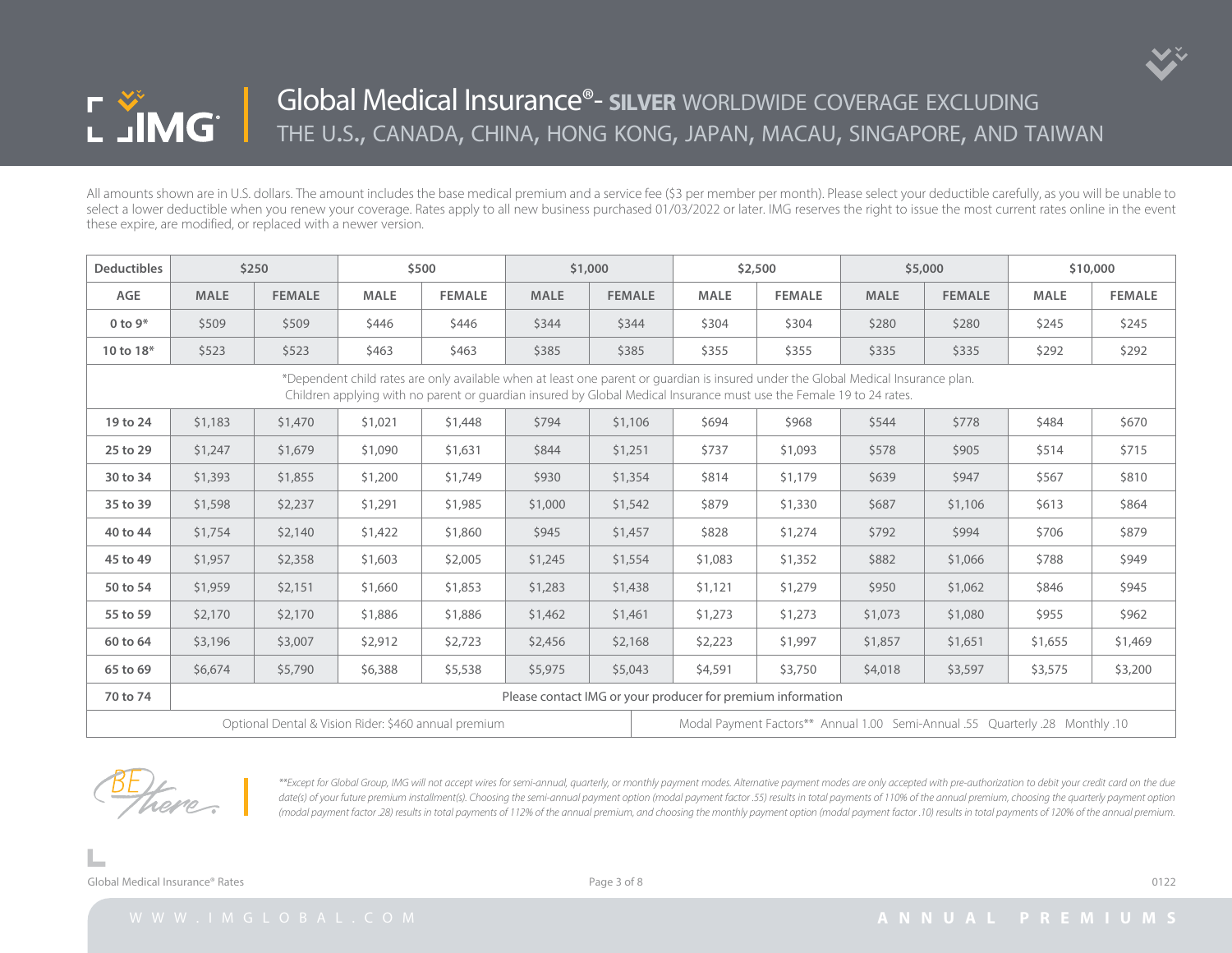

## L JMG | Global Medical Insurance®- **silver** worldwide coverage

All amounts shown are in U.S. dollars. The amount includes the base medical premium and a service fee (\$3 per member per month). Please select your deductible carefully, as you will be unable to select a lower deductible when you renew your coverage. Rates apply to all new business purchased 01/03/2022 or later. IMG reserves the right to issue the most current rates online in the event these expire, are modified, or replaced with a newer version.

| <b>Deductibles</b> |                                                                                                                                                                                                                                                            | \$250                                                |             | \$500         |             | \$1,000       |                                                                               | \$2,500       |             | \$5,000       |             | \$10,000      |  |  |
|--------------------|------------------------------------------------------------------------------------------------------------------------------------------------------------------------------------------------------------------------------------------------------------|------------------------------------------------------|-------------|---------------|-------------|---------------|-------------------------------------------------------------------------------|---------------|-------------|---------------|-------------|---------------|--|--|
| <b>AGE</b>         | <b>MALE</b>                                                                                                                                                                                                                                                | <b>FEMALE</b>                                        | <b>MALE</b> | <b>FEMALE</b> | <b>MALE</b> | <b>FEMALE</b> | <b>MALE</b>                                                                   | <b>FEMALE</b> | <b>MALE</b> | <b>FEMALE</b> | <b>MALE</b> | <b>FEMALE</b> |  |  |
| 0 to $9*$          | \$678                                                                                                                                                                                                                                                      | \$678                                                | \$592       | \$592         | \$460       | \$460         | \$404                                                                         | \$404         | \$368       | \$368         | \$329       | \$329         |  |  |
| 10 to 18*          | \$694                                                                                                                                                                                                                                                      | \$694                                                | \$618       | \$618         | \$511       | \$511         | \$475                                                                         | \$475         | \$447       | \$447         | \$396       | \$396         |  |  |
|                    | *Dependent child rates are only available when at least one parent or quardian is insured under the Global Medical Insurance plan.<br>Children applying with no parent or guardian insured by Global Medical Insurance must use the Female 19 to 24 rates. |                                                      |             |               |             |               |                                                                               |               |             |               |             |               |  |  |
| 19 to 24           | \$1,574                                                                                                                                                                                                                                                    | \$1,962                                              | \$1,364     | \$1,933       | \$1,062     | \$1,482       | \$924                                                                         | \$1,289       | \$726       | \$1,037       | \$644       | \$892         |  |  |
| 25 to 29           | \$1,661                                                                                                                                                                                                                                                    | \$2,237                                              | \$1,450     | \$2,172       | \$1,128     | \$1,673       | \$984                                                                         | \$1,453       | \$772       | \$1,209       | \$687       | \$950         |  |  |
| 30 to 34           | \$1,860                                                                                                                                                                                                                                                    | \$2,473                                              | \$1,601     | \$2,330       | \$1,239     | \$1,804       | \$1,089                                                                       | \$1,574       | \$853       | \$1,264       | \$758       | \$1,076       |  |  |
| 35 to 39           | \$2,124                                                                                                                                                                                                                                                    | \$2,980                                              | \$1,721     | \$2,641       | \$1,332     | \$2,054       | \$1,167                                                                       | \$1,773       | \$910       | \$1,476       | \$814       | \$1,154       |  |  |
| 40 to 44           | \$2,342                                                                                                                                                                                                                                                    | \$2,851                                              | \$1,901     | \$2,479       | \$1,262     | \$1,942       | \$1,104                                                                       | \$1,701       | \$1,057     | \$1,317       | \$938       | \$1,171       |  |  |
| 45 to 49           | \$2,608                                                                                                                                                                                                                                                    | \$3,145                                              | \$2,140     | \$2,676       | \$1,657     | \$2,066       | \$1,444                                                                       | \$1,802       | \$1,179     | \$1,421       | \$1,047     | \$1,268       |  |  |
| 50 to 54           | \$2,611                                                                                                                                                                                                                                                    | \$2,867                                              | \$2,213     | \$2,471       | \$1,710     | \$1,917       | \$1,491                                                                       | \$1,707       | \$1,268     | \$1,414       | \$1,127     | \$1,260       |  |  |
| 55 to 59           | \$2,895                                                                                                                                                                                                                                                    | \$2,895                                              | \$2,517     | \$2,517       | \$1,948     | \$1,946       | \$1,698                                                                       | \$1,698       | \$1,429     | \$1,442       | \$1,271     | \$1,285       |  |  |
| 60 to 64           | \$4,261                                                                                                                                                                                                                                                    | \$4,008                                              | \$3,883     | \$3,633       | \$3,272     | \$2,890       | \$2,964                                                                       | \$2,660       | \$2,475     | \$2,200       | \$2,204     | \$1,959       |  |  |
| 65 to 69           | \$8,899                                                                                                                                                                                                                                                    | \$7,720                                              | \$8,515     | \$7,383       | \$7,966     | \$6,723       | \$6,124                                                                       | \$4,999       | \$5,354     | \$4,794       | \$4,764     | \$4,268       |  |  |
| 70 to 74           |                                                                                                                                                                                                                                                            |                                                      |             |               |             |               | Please contact IMG or your producer for premium information                   |               |             |               |             |               |  |  |
|                    |                                                                                                                                                                                                                                                            | Optional Dental & Vision Rider: \$570 annual premium |             |               |             |               | Modal Payment Factors** Annual 1.00 Semi-Annual .55 Quarterly .28 Monthly .10 |               |             |               |             |               |  |  |



*\*\*Except for Global Group, IMG will not accept wires for semi-annual, quarterly, or monthly payment modes. Alternative payment modes are only accepted with pre-authorization to debit your credit card on the due*  date(s) of your future premium installment(s). Choosing the semi-annual payment option (modal payment factor .55) results in total payments of 110% of the annual premium, choosing the quarterly payment option *(modal payment factor .28) results in total payments of 112% of the annual premium, and choosing the monthly payment option (modal payment factor .10) results in total payments of 120% of the annual premium.*

Global Medical Insurance® Rates **Department Controllering Controllering Controllering Controllering Controllering Controllering Controllering Controllering Controllering Controllering Controllering Controllering Controller**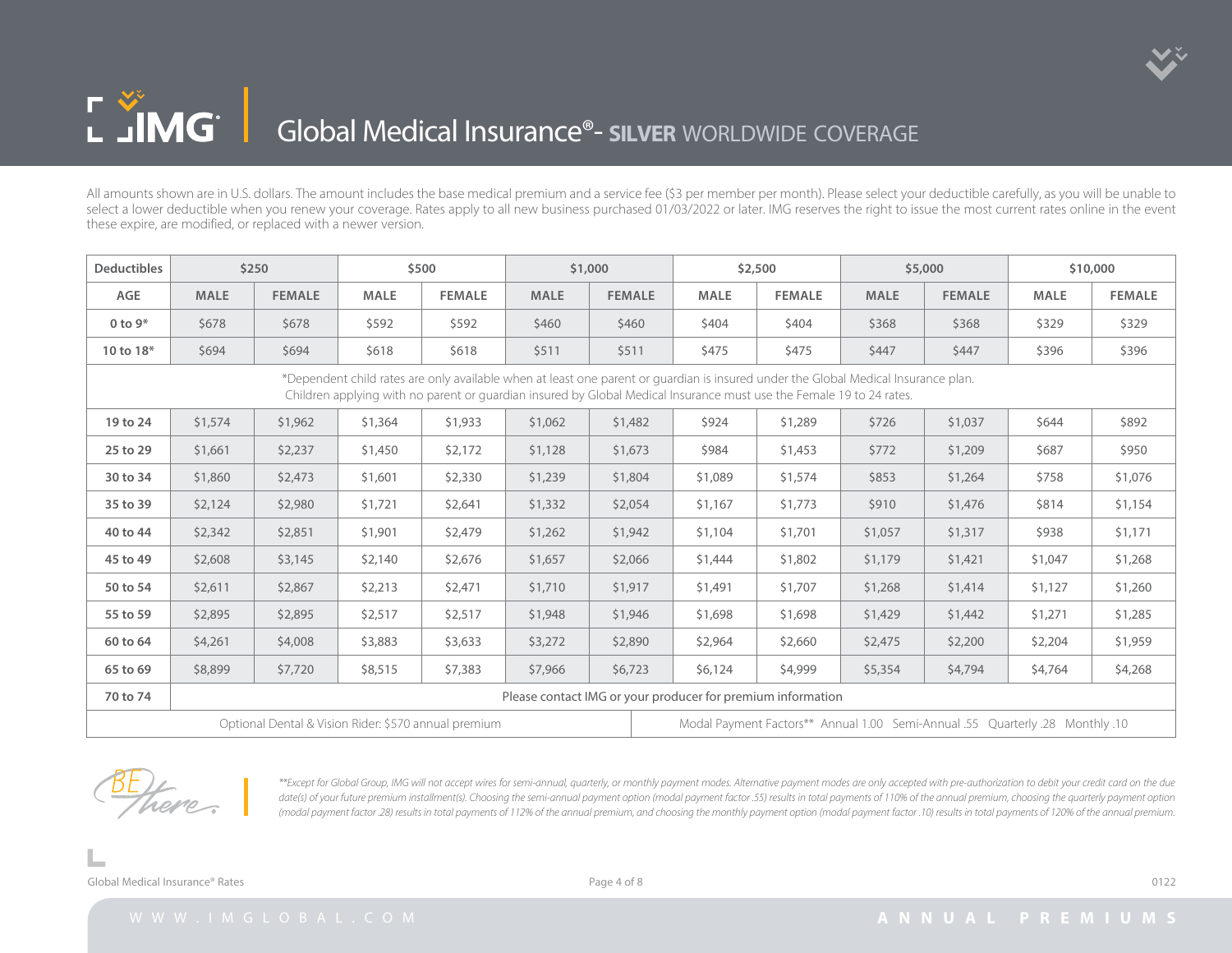

| <b>Deductibles</b> |             | \$250         |             | \$500                                                |             | \$1,000       |             | \$2,500                                                                                                                                                                                                                                                    |             | \$5,000       |             | \$10,000      |             | \$25,000      |  |  |
|--------------------|-------------|---------------|-------------|------------------------------------------------------|-------------|---------------|-------------|------------------------------------------------------------------------------------------------------------------------------------------------------------------------------------------------------------------------------------------------------------|-------------|---------------|-------------|---------------|-------------|---------------|--|--|
| AGE                | <b>MALE</b> | <b>FEMALE</b> | <b>MALE</b> | <b>FEMALE</b>                                        | <b>MALE</b> | <b>FEMALE</b> | <b>MALE</b> | <b>FEMALE</b>                                                                                                                                                                                                                                              | <b>MALE</b> | <b>FEMALE</b> | <b>MALE</b> | <b>FEMALE</b> | <b>MALE</b> | <b>FEMALE</b> |  |  |
| 0 to $9*$          | \$944       | \$944         | \$798       | \$798                                                | \$616       | \$616         | \$549       | \$549                                                                                                                                                                                                                                                      | \$496       | \$496         | \$437       | \$437         | \$393       | \$393         |  |  |
| 10 to 18*          | \$1,027     | \$1,027       | \$840       | \$840                                                | \$653       | \$653         | \$591       | \$591                                                                                                                                                                                                                                                      | \$531       | \$531         | \$475       | \$475         | \$428       | \$428         |  |  |
|                    |             |               |             |                                                      |             |               |             | *Dependent child rates are only available when at least one parent or quardian is insured under the Global Medical Insurance plan.<br>Children applying with no parent or guardian insured by Global Medical Insurance must use the Female 19 to 24 rates. |             |               |             |               |             |               |  |  |
| 19 to 24           | \$1,862     | \$2,614       | \$1,551     | \$2,175                                              | \$1,200     | \$1,686       | \$1,056     | \$1,485                                                                                                                                                                                                                                                    | \$865       | \$1,213       | \$659       | \$927         | \$593       | \$833         |  |  |
| 25 to 29           | \$1,874     | \$2,813       | \$1,613     | \$2,418                                              | \$1,248     | \$1,874       | \$1,101     | \$1,648                                                                                                                                                                                                                                                    | \$899       | \$1,351       | \$688       | \$1,028       | \$618       | \$927         |  |  |
| 30 to 34           | \$2,169     | \$3,351       | \$1,804     | \$2,788                                              | \$1,402     | \$2,164       | \$1,227     | \$1,903                                                                                                                                                                                                                                                    | \$1,006     | \$1,555       | \$771       | \$1,188       | \$693       | \$1,067       |  |  |
| 35 to 39           | \$2,418     | \$3,771       | \$2,011     | \$3,138                                              | \$1,560     | \$2,433       | \$1,374     | \$2,142                                                                                                                                                                                                                                                    | \$1,124     | \$1,751       | \$858       | \$1,337       | \$772       | \$1,204       |  |  |
| 40 to 44           | \$2,717     | \$3,621       | \$2,261     | \$3,016                                              | \$1,753     | \$2,336       | \$1,543     | \$2,058                                                                                                                                                                                                                                                    | \$1,263     | \$1,684       | \$964       | \$1,285       | \$869       | \$1,156       |  |  |
| 45 to 49           | \$3,396     | \$3,911       | \$2,826     | \$3,253                                              | \$2,191     | \$2,522       | \$1,929     | \$2,220                                                                                                                                                                                                                                                    | \$1,577     | \$1,817       | \$1,207     | \$1,388       | \$1,086     | \$1,249       |  |  |
| 50 to 54           | \$5,567     | \$5,803       | \$4,903     | \$5,115                                              | \$4,191     | \$4,526       | \$3,689     | \$3,984                                                                                                                                                                                                                                                    | \$3,018     | \$3,259       | \$2,306     | \$2,490       | \$2,075     | \$2,241       |  |  |
| 55 to 59           | \$5,932     | \$5,822       | \$5,769     | \$5,659                                              | \$5,163     | \$5,109       | \$4,544     | \$4,495                                                                                                                                                                                                                                                    | \$3,717     | \$3,678       | \$2,838     | \$2,811       | \$2,555     | \$2,529       |  |  |
| 60 to 64           | \$7,397     | \$6,799       | \$7,182     | \$6,598                                              | \$6,371     | \$5,932       | \$5,606     | \$5,220                                                                                                                                                                                                                                                    | \$4,588     | \$4,271       | \$3,504     | \$3,261       | \$3,154     | \$2,935       |  |  |
| 65 to 69           | \$16,587    | \$14,390      | \$15,928    | \$13,831                                             | \$15,379    | \$13,182      | \$12,763    | \$10,940                                                                                                                                                                                                                                                   | \$9,534     | \$8,172       | \$8,458     | \$7,249       | \$7,613     | \$6,525       |  |  |
| 70 to 74           |             |               |             |                                                      |             |               |             | Please contact IMG or your producer for premium information                                                                                                                                                                                                |             |               |             |               |             |               |  |  |
|                    |             |               |             | Optional Dental & Vision Rider: \$460 annual premium |             |               |             | Modal Payment Factors** Annual 1.00 Semi-Annual .55 Quarterly .28 Monthly .10                                                                                                                                                                              |             |               |             |               |             |               |  |  |



*\*\*Except for Global Group, IMG will not accept wires for semi-annual, quarterly, or monthly payment modes. Alternative payment modes are only accepted with pre-authorization to debit your credit card on the due*  date(s) of your future premium installment(s). Choosing the semi-annual payment option (modal payment factor .55) results in total payments of 110% of the annual premium, choosing the quarterly payment option *(modal payment factor .28) results in total payments of 112% of the annual premium, and choosing the monthly payment option (modal payment factor .10) results in total payments of 120% of the annual premium.*

Global Medical Insurance® Rates **Department Controllering Controllering Controllering Controllering Controllering Controllering Controllering Controllering Controllering Controllering Controllering Controllering Controller**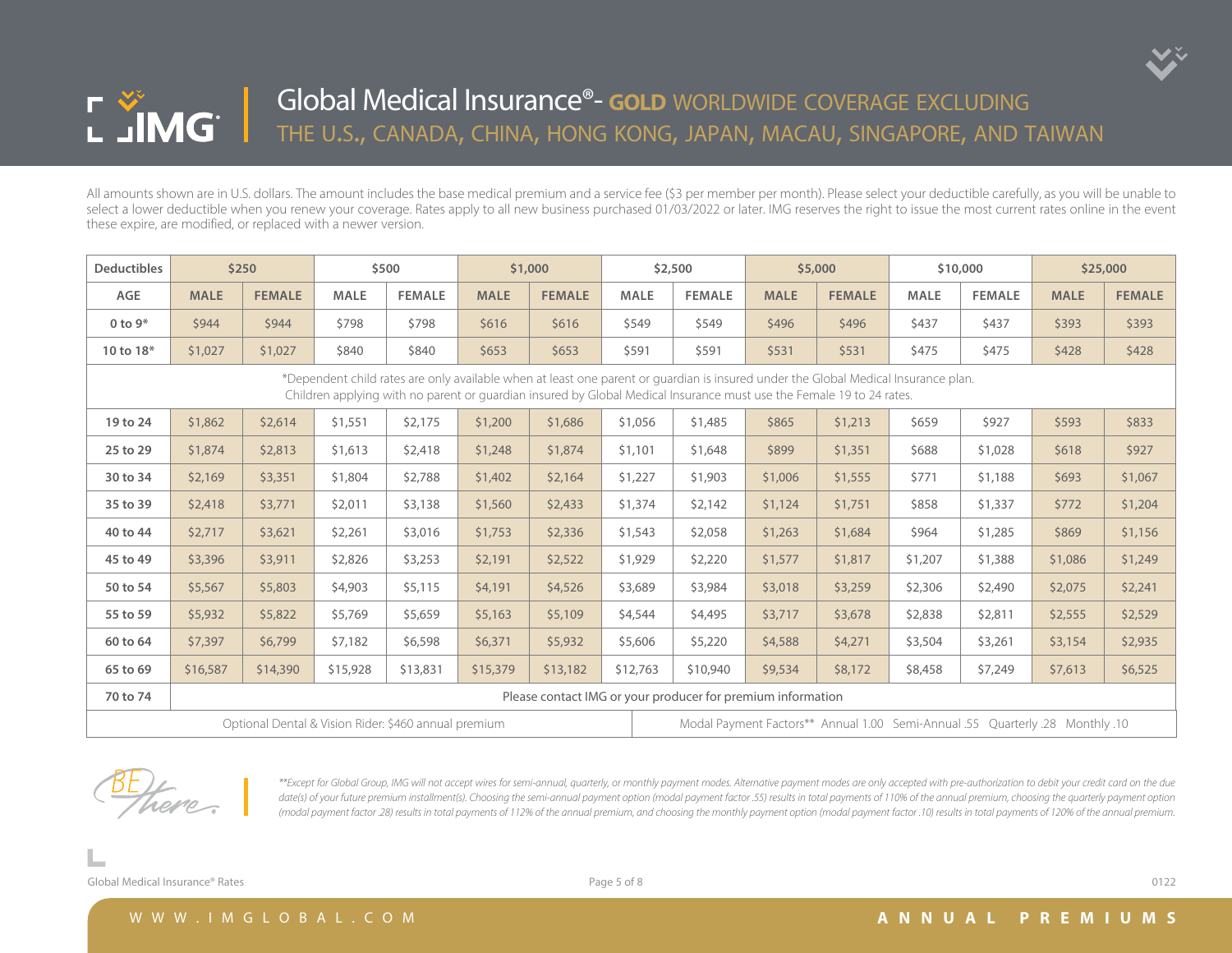

## L JIMG | **Global Medical Insurance<sup>®</sup>- GOLD** WORLDWIDE COVERAGE

All amounts shown are in U.S. dollars. The amount includes the base medical premium and a service fee (\$3 per member per month). Please select your deductible carefully, as you will be unable to select a lower deductible when you renew your coverage. Rates apply to all new business purchased 01/03/2022 or later. IMG reserves the right to issue the most current rates online in the event these expire, are modified, or replaced with a newer version.

| <b>Deductibles</b> |             | \$250         |             | \$500                                                |             | \$1,000                                                                                                                                                                                                                                                    |             | \$2,500                                                                       |             | \$5,000       |          | \$10,000      |             | \$25,000      |  |
|--------------------|-------------|---------------|-------------|------------------------------------------------------|-------------|------------------------------------------------------------------------------------------------------------------------------------------------------------------------------------------------------------------------------------------------------------|-------------|-------------------------------------------------------------------------------|-------------|---------------|----------|---------------|-------------|---------------|--|
| AGE                | <b>MALE</b> | <b>FEMALE</b> | <b>MALE</b> | <b>FEMALE</b>                                        | <b>MALE</b> | <b>FEMALE</b>                                                                                                                                                                                                                                              | <b>MALE</b> | <b>FEMALE</b>                                                                 | <b>MALE</b> | <b>FEMALE</b> | MALE     | <b>FEMALE</b> | <b>MALE</b> | <b>FEMALE</b> |  |
| 0 to $9*$          | \$1,264     | \$1,264       | \$1,064     | \$1,064                                              | \$811       | \$811                                                                                                                                                                                                                                                      | \$736       | \$736                                                                         | \$658       | \$658         | \$570    | \$570         | \$513       | \$513         |  |
| 10 to 18*          | \$1,370     | \$1,370       | \$1,118     | \$1,118                                              | \$865       | \$865                                                                                                                                                                                                                                                      | \$789       | \$789                                                                         | \$699       | \$699         | \$635    | \$635         | \$573       | \$573         |  |
|                    |             |               |             |                                                      |             | *Dependent child rates are only available when at least one parent or guardian is insured under the Global Medical Insurance plan.<br>Children applying with no parent or guardian insured by Global Medical Insurance must use the Female 19 to 24 rates. |             |                                                                               |             |               |          |               |             |               |  |
| 19 to 24           | \$2,483     | \$3,485       | \$2,064     | \$2,896                                              | \$1,601     | \$2,248                                                                                                                                                                                                                                                    | \$1,407     | \$1,977                                                                       | \$1,154     | \$1,619       | \$882    | \$1,236       | \$792       | \$1,114       |  |
| 25 to 29           | \$2,499     | \$3,749       | \$2,151     | \$3,223                                              | \$1,668     | \$2,499                                                                                                                                                                                                                                                    | \$1,465     | \$2,199                                                                       | \$1,199     | \$1,799       | \$917    | \$1,376       | \$824       | \$1,238       |  |
| 30 to 34           | \$2,890     | \$4,468       | \$2,406     | \$3,719                                              | \$1,864     | \$2,882                                                                                                                                                                                                                                                    | \$1,640     | \$2,536                                                                       | \$1,342     | \$2,076       | \$1,025  | \$1,583       | \$922       | \$1,425       |  |
| 35 to 39           | \$3,223     | \$5,024       | \$2,681     | \$4,182                                              | \$2,079     | \$3,242                                                                                                                                                                                                                                                    | \$1,830     | \$2,851                                                                       | \$1,499     | \$2,335       | \$1,143  | \$1,784       | \$1,028     | \$1,604       |  |
| 40 to 44           | \$3,621     | \$4,831       | \$3,016     | \$4,021                                              | \$2,336     | \$3,117                                                                                                                                                                                                                                                    | \$2,058     | \$2,741                                                                       | \$1,684     | \$2,244       | \$1,285  | \$1,713       | \$1,156     | \$1,543       |  |
| 45 to 49           | \$4,529     | \$5,208       | \$3,769     | \$4,333                                              | \$2,921     | \$3,359                                                                                                                                                                                                                                                    | \$2,573     | \$2,957                                                                       | \$2,104     | \$2,420       | \$1,607  | \$1,849       | \$1,446     | \$1,662       |  |
| 50 to 54           | \$6,537     | \$7,062       | \$6,291     | \$6,785                                              | \$5,588     | \$6,035                                                                                                                                                                                                                                                    | \$4,917     | \$5,310                                                                       | \$4,024     | \$4,347       | \$3,074  | \$3,320       | \$2,768     | \$2,987       |  |
| 55 to 59           | \$7,909     | \$7,763       | \$7,689     | \$7,544                                              | \$6,883     | \$6,811                                                                                                                                                                                                                                                    | \$6,058     | \$5,993                                                                       | \$4,956     | \$4,903       | \$3,788  | \$3,744       | \$3,407     | \$3,370       |  |
| 60 to 64           | \$9,863     | \$9,066       | \$9,575     | \$8,795                                              | \$8,493     | \$7,909                                                                                                                                                                                                                                                    | \$7,475     | \$6,960                                                                       | \$6,117     | \$5,694       | \$4,672  | \$4,349       | \$4,205     | \$3,914       |  |
| 65 to 69           | \$22,115    | \$19,185      | \$21,235    | \$18,437                                             | \$20,505    | \$17,576                                                                                                                                                                                                                                                   | \$17,019    | \$14,589                                                                      | \$12,713    | \$10,897      | \$11,279 | \$9,667       | \$10,149    | \$8,699       |  |
| 70 to 74           |             |               |             |                                                      |             |                                                                                                                                                                                                                                                            |             | Please contact IMG or your producer for premium information                   |             |               |          |               |             |               |  |
|                    |             |               |             | Optional Dental & Vision Rider: \$570 annual premium |             |                                                                                                                                                                                                                                                            |             | 10. Modal Payment Factors** Annual 1.00 Semi-Annual .55 Quarterly .28 Monthly |             |               |          |               |             |               |  |



*\*\*Except for Global Group, IMG will not accept wires for semi-annual, quarterly, or monthly payment modes. Alternative payment modes are only accepted with pre-authorization to debit your credit card on the due*  date(s) of your future premium installment(s). Choosing the semi-annual payment option (modal payment factor .55) results in total payments of 110% of the annual premium, choosing the quarterly payment option *(modal payment factor .28) results in total payments of 112% of the annual premium, and choosing the monthly payment option (modal payment factor .10) results in total payments of 120% of the annual premium.*

Global Medical Insurance® Rates **Department of Contract Contract Contract Contract Contract Contract Contract Contract Contract Contract Contract Contract Contract Contract Contract Contract Contract Contract Contract Cont**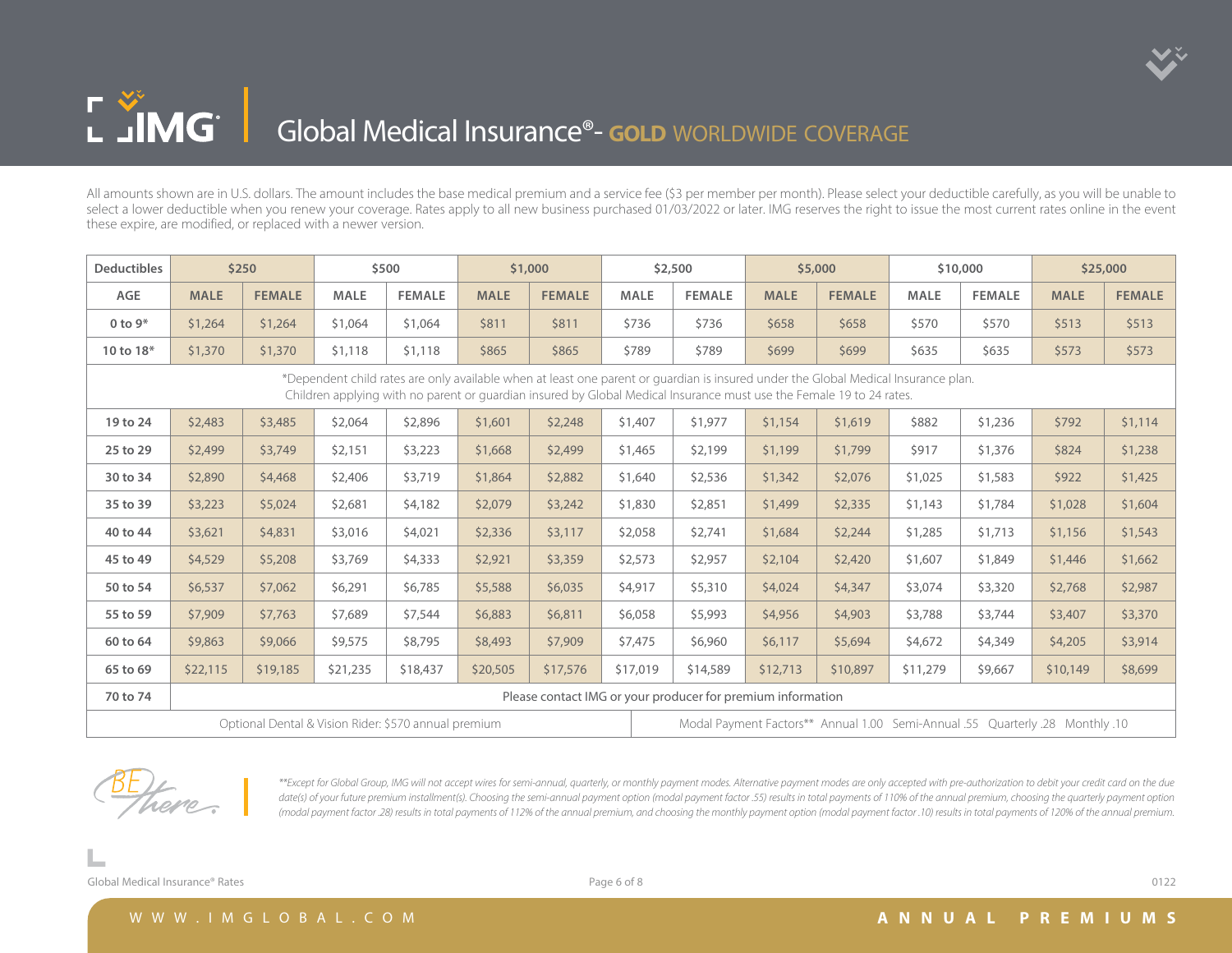

| <b>Deductibles</b> |                                                                                                                                                                                                                                                            | \$100         |             | \$250         |             | \$500         |             | \$1,000                                                                       |             | \$2,500       |             | \$5,000       |             | \$10,000      |             | \$25,000      |
|--------------------|------------------------------------------------------------------------------------------------------------------------------------------------------------------------------------------------------------------------------------------------------------|---------------|-------------|---------------|-------------|---------------|-------------|-------------------------------------------------------------------------------|-------------|---------------|-------------|---------------|-------------|---------------|-------------|---------------|
| AGE                | <b>MALE</b>                                                                                                                                                                                                                                                | <b>FEMALE</b> | <b>MALE</b> | <b>FEMALE</b> | <b>MALE</b> | <b>FEMALE</b> | <b>MALE</b> | <b>FEMALE</b>                                                                 | <b>MALE</b> | <b>FEMALE</b> | <b>MALE</b> | <b>FEMALE</b> | <b>MALE</b> | <b>FEMALE</b> | <b>MALE</b> | <b>FEMALE</b> |
| 0 to $9*$          | \$2,413                                                                                                                                                                                                                                                    | \$2,413       | \$2,192     | \$2,192       | \$1,990     | \$1,990       | \$1,732     | \$1,732                                                                       | \$1,647     | \$1,647       | \$1,569     | \$1,569       | \$1,506     | \$1,506       | \$1,355     | \$1,355       |
| 10 to 18*          | \$2,533                                                                                                                                                                                                                                                    | \$2,533       | \$2,303     | \$2,303       | \$2,048     | \$2,048       | \$1,791     | \$1,791                                                                       | \$1,706     | \$1,706       | \$1,621     | \$1,621       | \$1,549     | \$1,549       | \$1,394     | \$1,394       |
|                    | *Dependent child rates are only available when at least one parent or quardian is insured under the Global Medical Insurance plan.<br>Children applying with no parent or guardian insured by Global Medical Insurance must use the Female 19 to 24 rates. |               |             |               |             |               |             |                                                                               |             |               |             |               |             |               |             |               |
| 19 to 24           | \$3,881                                                                                                                                                                                                                                                    | \$5,910       | \$3,545     | \$5,337       | \$3,130     | \$5,108       | \$2,587     | \$3,813                                                                       | \$2,354     | \$3,430       | \$2,044     | \$2,745       | \$1,733     | \$2,402       | \$1,559     | \$2,161       |
| 25 to 29           | \$3,988                                                                                                                                                                                                                                                    | \$7,268       | \$3,644     | \$6,662       | \$3,218     | \$5,531       | \$2,659     | \$4,564                                                                       | \$2,421     | \$4,106       | \$2,102     | \$3,564       | \$1,782     | \$3,029       | \$1,604     | \$2,728       |
| 30 to 34           | \$4,325                                                                                                                                                                                                                                                    | \$8,184       | \$3,948     | \$7,390       | \$3,488     | \$6,863       | \$2,882     | \$5,280                                                                       | \$2,624     | \$4,751       | \$2,278     | \$4,170       | \$1,931     | \$3,220       | \$1,739     | \$2,897       |
| 35 to 39           | \$4,537                                                                                                                                                                                                                                                    | \$9,030       | \$4,142     | \$8,156       | \$3,659     | \$7,398       | \$3,024     | \$5,826                                                                       | \$2,751     | \$5,242       | \$2,388     | \$4,601       | \$2,026     | \$3,320       | \$1,824     | \$2,988       |
| 40 to 44           | \$5,503                                                                                                                                                                                                                                                    | \$9,754       | \$5,025     | \$8,810       | \$4,437     | \$7,929       | \$3,669     | \$6,291                                                                       | \$3,338     | \$5,663       | \$2,897     | \$4,969       | \$2,385     | \$3,776       | \$2,145     | \$3,396       |
| 45 to 49           | \$6,732                                                                                                                                                                                                                                                    | \$7,768       | \$6,147     | \$7,016       | \$5,564     | \$5,814       | \$4,486     | \$5,012                                                                       | \$4,083     | \$4,510       | \$3,545     | \$3,960       | \$2,872     | \$3,007       | \$2,584     | \$2,708       |
| 50 to 54           | \$14,049                                                                                                                                                                                                                                                   | \$15,963      | \$12,744    | \$14,571      | \$12,544    | \$13,392      | \$10,036    | \$10,714                                                                      | \$9,132     | \$9,642       | \$7,929     | \$8,465       | \$6,423     | \$6,750       | \$5,780     | \$6,075       |
| 55 to 59           | \$19,909                                                                                                                                                                                                                                                   | \$19,622      | \$18,184    | \$17,779      | \$16,593    | \$16,463      | \$13,273    | \$13,169                                                                      | \$12,078    | \$11,854      | \$10,487    | \$10,404      | \$8,230     | \$8,166       | \$7,408     | \$7,350       |
| 60 to 64           | \$21,902                                                                                                                                                                                                                                                   | \$20,802      | \$19,870    | \$19,044      | \$18,461    | \$17,432      | \$15,644    | \$14,651                                                                      | \$14,238    | \$13,186      | \$12,358    | \$11,574      | \$10,170    | \$9,229       | \$9,152     | \$8,307       |
| 65 to 69           | \$43,944                                                                                                                                                                                                                                                   | \$38,486      | \$40,014    | \$35,098      | \$38,585    | \$33,560      | \$35,727    | \$30,788                                                                      | \$27,867    | \$25,555      | \$24,295    | \$22,168      | \$20,366    | \$18,472      | \$18,328    | \$16,626      |
| 70 to 74           |                                                                                                                                                                                                                                                            |               |             |               |             |               |             | Please contact IMG or your producer for premium information                   |             |               |             |               |             |               |             |               |
|                    |                                                                                                                                                                                                                                                            |               |             |               |             |               |             | 10. Modal Payment Factors** Annual 1.00 Semi-Annual .55 Quarterly .28 Monthly |             |               |             |               |             |               |             |               |



*\*\*Except for Global Group, IMG will not accept wires for semi-annual, quarterly, or monthly payment modes. Alternative payment modes are only accepted with pre-authorization to debit your credit card on the due*  date(s) of your future premium installment(s). Choosing the semi-annual payment option (modal payment factor .55) results in total payments of 110% of the annual premium, choosing the quarterly payment option *(modal payment factor .28) results in total payments of 112% of the annual premium, and choosing the monthly payment option (modal payment factor .10) results in total payments of 120% of the annual premium.*

Global Medical Insurance® Rates **Department of Contract Contract Contract Contract Page 7** of 8 0122